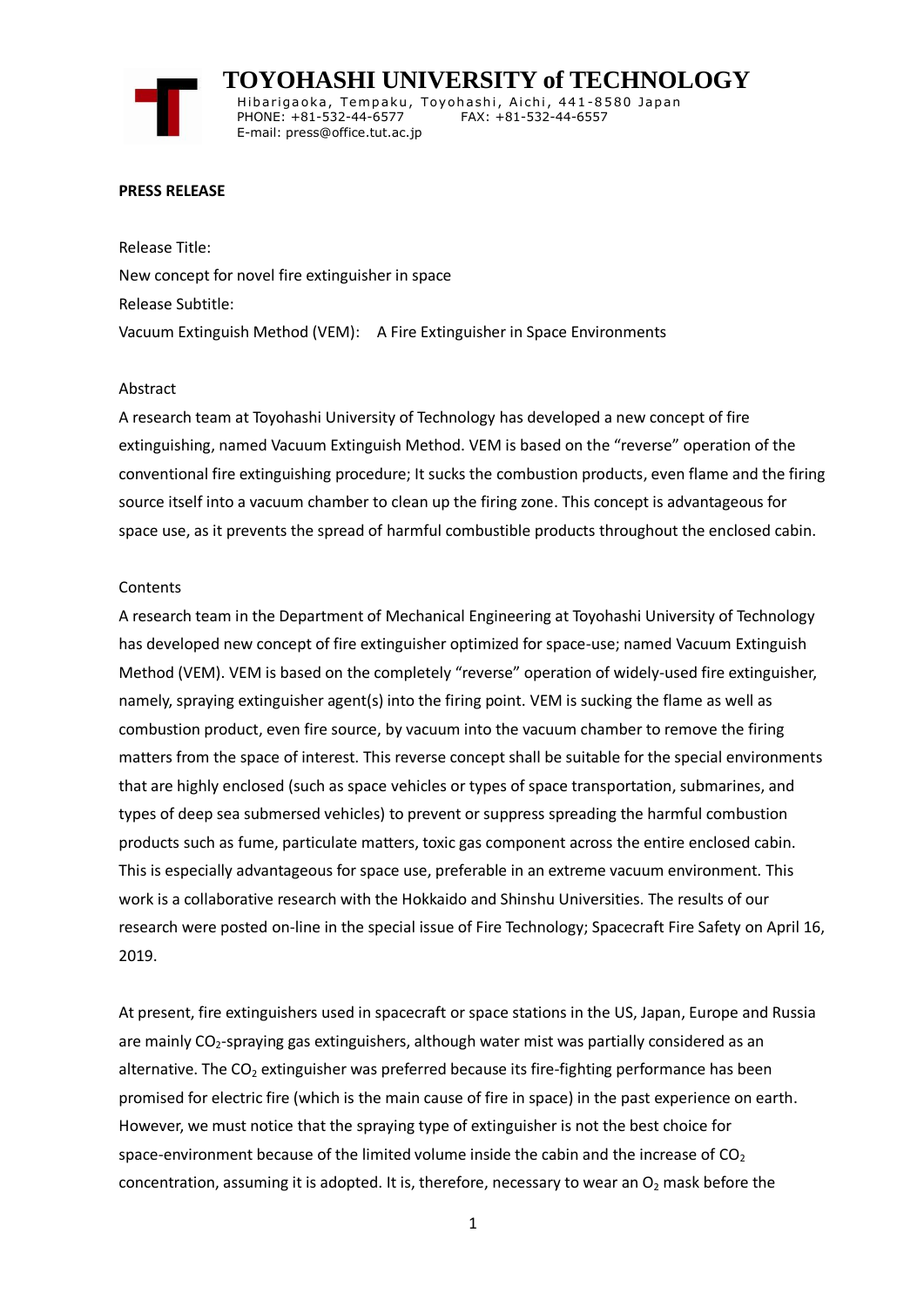## **TOYOHASHI UNIVERSITY of TECHNOLOGY**

Hibarigaoka, Tempaku, Toyohashi, Aichi, 441-8580 Japan PHONE: +81-532-44-6577 FAX: +81-532-44-6557 E-mail: press@office.tut.ac.jp

device's extinguisher process is executed, which causes a delay of action and allow the fire to grow. In addition, while spraying  $CO<sub>2</sub>$  gas toward the firing zone, the harmful combustible products as well as  $CO<sub>2</sub>$  gas shall spread across the cabin. Such spreading harmful gas components (even  $CO<sub>2</sub>$ ) might be eventually trapped by the filter during the air-recirculation procedure. However, an enormous amount of time is obviously necessary to collect all such harmful gas components so that the mission would be delayed accordingly. Furthermore, the  $CO<sub>2</sub>$  filter wears out and requires replacement; consequently, large amount of stock for replacement would be needed for longer space mission (likely to go-to-Mars). On earth, contrarily, such issues are not critical, therefore, we focused our attention on the discovering the best alternative for space.

VEM is a state-of-art concept newly proposed by our team, which is basically a "reverse" operation to fight fire. It is based on the suction of the combustible products and the flame (even the firing source) with vacuum, and the collecting them into a vacuum container (vacuum chamber) to be isolated. In case fire continues in the chamber, we can adopt any fire extinguisher procedures when necessary. Should this method be successful, the pre-process of fire-fighting (putting  $O<sub>2</sub>$  mask on) would be excluded to manage the time for taking proper action. In addition, the product gas would be effectively removed from the cabin to reduce damage to the filter. Though this method sounds odd on earth, it might be most preferable for space use.

An ex-student, Mr. Taichi Usuki who was master course student at Hokkaido University supervised by Prof. Yuji Nakamura, investigated the feasibility of this concept and formulated the explanation of how it could be implemented. Three types of extinction modes were found and each extinction mode was controlled by a suction flow rate. Recently, the article summarizing this concept was accepted to be published at a special issue, "Spacecraft Fire Safety" in Fire Technology, which is a prominent international journal in the fire community.

The leader of the research team, Professor Yuji Nakamura, said, "The idea initially emerged through unreserved discussions with US researchers. Though the test of the concept was simple to implement and confirm, however, systematic study to show its performance such as formulate the performance based on a mathematical model was arduous. With the assistance of ex-student, Mr. Usuki, and the collaborator, Prof. Wakatsuki, the concept was confirmed and the complete test device was successfully developed. Controlled vacuuming was introduced by an ejector system and all devices were activated with sensors in the test to improve reproducibility substantially. Fascinating flame suction images (direct photograph and Schlieren imaging) show the result and provide rich images on how the process should be modeled. At present, space agencies are wary to introduce this concept because no such device was developed and tested by them. It is understandable that their decision-making is frequently based on safety so that older technologies which are well-distributed

2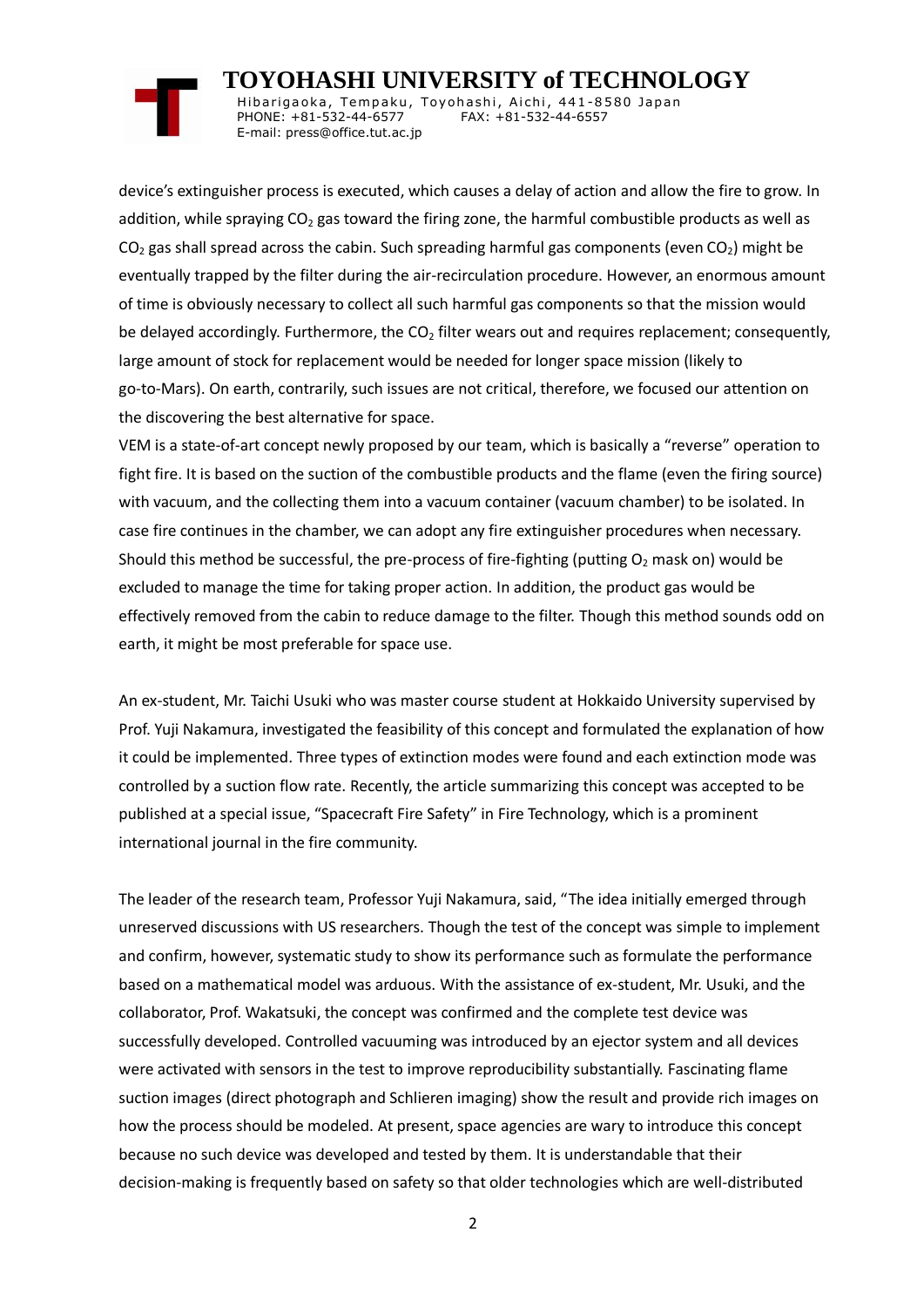

 **TOYOHASHI UNIVERSITY of TECHNOLOGY** Hibarigaoka, Tempaku, Toyohashi, Aichi, 441-8580 Japan

PHONE: +81-532-44-6577 FAX: +81-532-44-6557 E-mail: press@office.tut.ac.jp

and reassuring are approved. However, it does not mean that the new concept has no possibility of being considered. Emerging technological concepts frequently require constant proposal presentations to be recognized. We will continue to refine and present the concept".

The research team expects VEM to be an upcoming technique in future space missions and that the concept would also be applicable for extinguishing certain unusual fire which is severe and unmanageable with currently-used extinguishers such as metal powder fire. It is also expected to be applied for the fire in clean rooms (e.g., operating room), where the spraying fire-fighting agents would cause severe damage to the structure and equipment to have large delay of reactivation. It is expected that the main role of researcher is to propose the new idea scientifically. Moreover, some years later, the concept may possibly be a component of a live product. In the future, long-term space mission will be critically considered and effective, then fire safety strategy requires reconsideration. Moreover, because a non-specialist like a newly recruited astronaut may be involved in activities in space hotel, space travel etc., easy-to-use emergency devices will be mandatory. Putting O<sub>2</sub> mask prior to the firefighting does not sound appropriate. This concept would eventually become a new standard fire-fighting device in space. Potentially, for in house use, a "new" vacuum cleaner may have special options with this fire extinguisher. Sounds ridiculous? Maybe not.

### Funding agency

This work was supported by Grants-in-Aid for Challenging Exploratory Research, The Ministry of Education, Science, Sports and Culture (No. 25560160).

### Reference:

Yuji Nakamura, Taichi Usuki, Kaoru Wakatsuki (2019). Novel Fire Extinguisher Method using Vacuuming Force Applicable to Space habitats. Fire Technology (special issue: Spacecraft Fire Safety), [https://doi.org/10.1007/s10694-019-00854-4.](https://doi.org/10.1007/s10694-019-00854-4)

## Further information Toyohashi University of Technology 1-1 Hibarigaoka, Tempaku, Toyohashi, Aichi Prefecture, 441-8580, JAPAN Inquiries: Committee for Public Relations E-mail: [press@office.tut.ac.jp](mailto:press@office.tut.ac.jp)